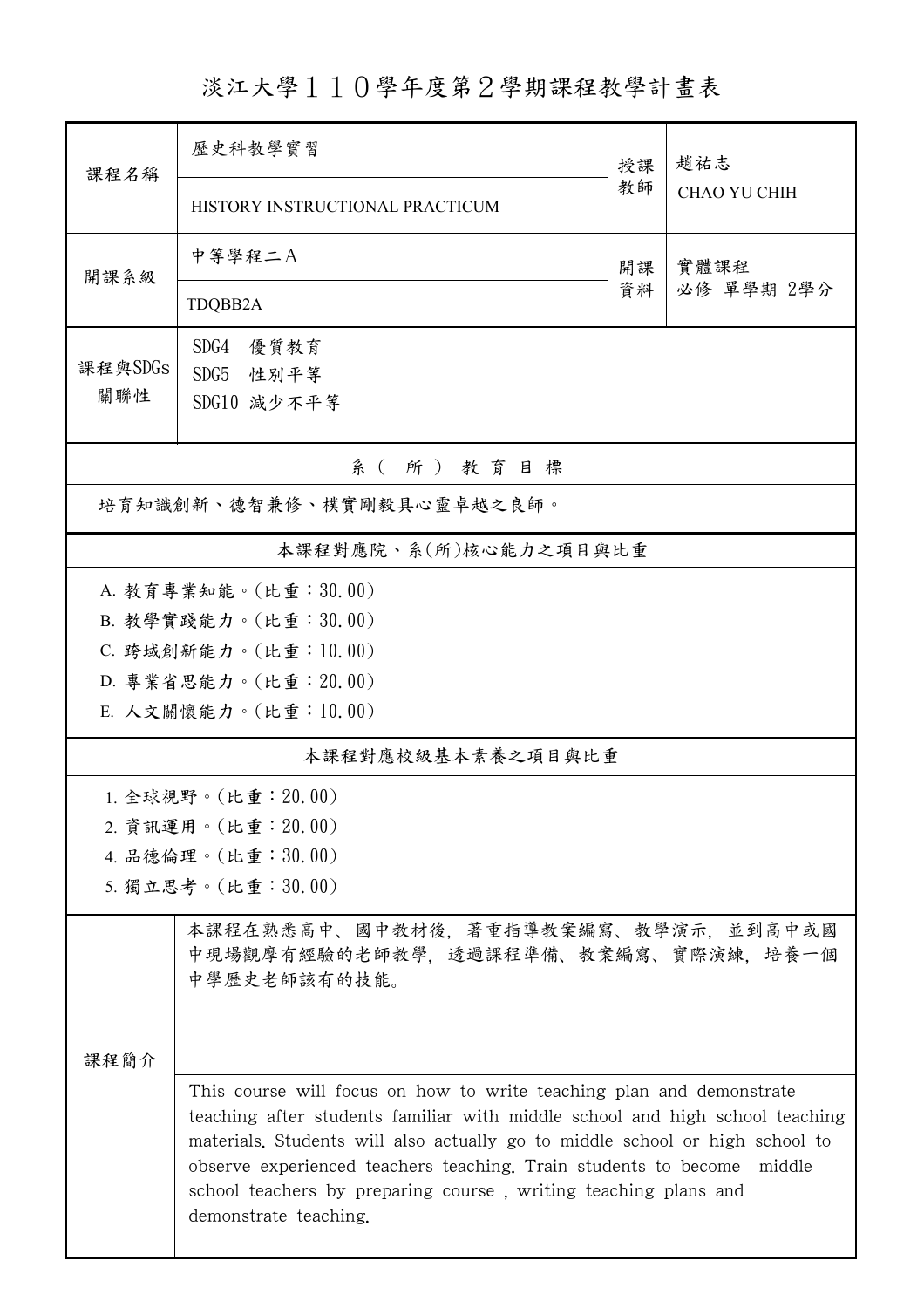## 本課程教學目標與認知、情意、技能目標之對應

將課程教學目標分別對應「認知(Cognitive)」、「情意(Affective)」與「技能(Psychomotor)」 的各目標類型。

一、認知(Cognitive):著重在該科目的事實、概念、程序、後設認知等各類知識之學習。

二、情意(Affective):著重在該科目的興趣、倫理、態度、信念、價值觀等之學習。

三、技能(Psychomotor):著重在該科目的肢體動作或技術操作之學習。

| 序<br>號         | 教學目標(中文)                                                  |                      |            | 教學目標(英文)                                                                                                                                                                                  |                               |  |  |  |
|----------------|-----------------------------------------------------------|----------------------|------------|-------------------------------------------------------------------------------------------------------------------------------------------------------------------------------------------|-------------------------------|--|--|--|
|                | 1 1.共同蒐集、準備教學所需資料。<br>2.培養編寫優良教案的能力。<br>3.透過實際演練, 培養教學能力。 |                      |            | 1. Gather and prepare the materials that teaching<br>needs together.<br>2 Train the ability to write great teaching plans.<br>3. Train teaching abilities through real<br>demonstrations. |                               |  |  |  |
|                | 教學目標之目標類型、核心能力、基本素養教學方法與評量方式                              |                      |            |                                                                                                                                                                                           |                               |  |  |  |
| 序號             | 目標類型                                                      | 院、系(所)<br>核心能力       | 校級<br>基本素養 | 教學方法                                                                                                                                                                                      | 評量方式                          |  |  |  |
| $\mathbf{1}$   | 認知                                                        | <b>ABCDE</b>         | 1245       | 講述、討論、發表、體驗                                                                                                                                                                               | 測驗、作業、討論(含<br>課堂、線上)、活動參<br>與 |  |  |  |
|                | 授課進度表                                                     |                      |            |                                                                                                                                                                                           |                               |  |  |  |
| 週次             | 日期起訖                                                      | 內 容 (Subject/Topics) |            |                                                                                                                                                                                           | 備註                            |  |  |  |
|                | $111/02/21$ ~<br>111/02/25                                | 課程說明與分組              |            |                                                                                                                                                                                           |                               |  |  |  |
| $\overline{2}$ | $111/02/28$ ~<br>111/03/04                                | 教材資料蒐集與討論(一)         |            |                                                                                                                                                                                           |                               |  |  |  |
| 3              | $111/03/07$ ~<br>111/03/11                                | 教材資料蒐集與討論(二)         |            |                                                                                                                                                                                           |                               |  |  |  |
| $\overline{4}$ | $111/03/14$ ~<br>111/03/18                                | 教材資料蒐集與討論(三)         |            |                                                                                                                                                                                           |                               |  |  |  |
| 5              | $111/03/21$ ~<br>111/03/25                                | 教材資料蒐集與討論(四)         |            |                                                                                                                                                                                           |                               |  |  |  |
| O              | $111/03/28$ ~<br>111/04/01                                | 教案編寫與討論(一)           |            |                                                                                                                                                                                           |                               |  |  |  |
| 7              | $111/04/04$ ~<br>111/04/08                                | 教案編寫與討論(二)           |            |                                                                                                                                                                                           |                               |  |  |  |
| 8              | $111/04/11$ ~<br>111/04/15                                | 教案編寫與討論(三)           |            |                                                                                                                                                                                           |                               |  |  |  |
| 9              | $111/04/18$ ~<br>111/04/22                                | 教案編寫與討論(四)           |            |                                                                                                                                                                                           |                               |  |  |  |
| 10             | $111/04/25$ ~<br>111/04/29                                | 期中考試週                |            |                                                                                                                                                                                           |                               |  |  |  |
| 11             | $111/05/02$ ~<br>111/05/06                                | 教學PPT展示與討論(一)        |            |                                                                                                                                                                                           |                               |  |  |  |
| 12             | $111/05/09$ ~<br>111/05/13                                | 教學PPT展示與討論(二)        |            |                                                                                                                                                                                           |                               |  |  |  |
|                |                                                           |                      |            |                                                                                                                                                                                           |                               |  |  |  |